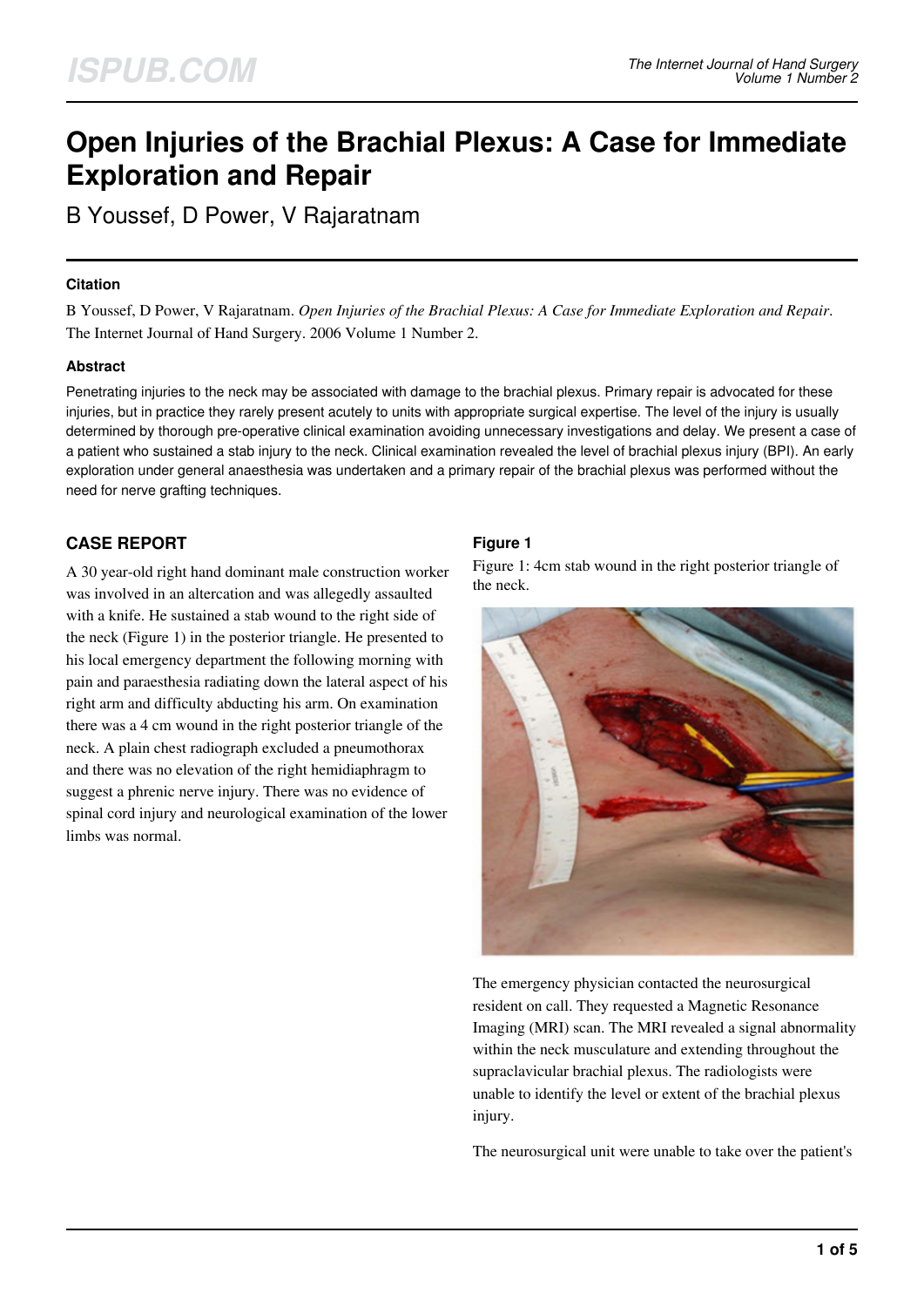care as they did not manage brachial plexus injuries. The patient was subsequently referred to the regional hand surgery unit for definitive care.

A careful neurological assessment of his upper limb was performed. This revealed light touch sensation was reduced in the C5 and C6 dermatomes. He was unable to initiate abduction at the shoulder and was only able to abduct the arm when gravity was eliminated (MRC grade 2). Elbow extension was weaker and more painful than his contralateral limb (MRC grade 4). The remainder of the examination was normal.

Peripheral pulses were normal in the limb and there was no significant haematoma or surgical emphysema in the neck. The wound was clean.

The phrenic nerve was intact, confirmed by the normal position of the right hemidiaphragm on chest radiographs.

The inability to initiate abduction at the shoulder is suggestive of a C5 root injury or more distal division of the suprascapular nerve. Winging of the scapula was absent and therefore the long thoracic nerve was assumed to be intact. It was concluded that the injury involved a laceration through C5 distal to the long thoracic nerve.

The decision was made for surgical exploration and the patient was consented for nerve grafting and both legs were prepared for possible sural nerve harvesting.

An incision separate to the wound was made along the posterior border of the sternomastoid muscle and extended to the superior border of the clavicle. The omohyoid was divided and the external jugular vein was ligated and divided.

The blade had entered tangentially, penetrating the platysma and the superficial cervical fascia (Figure 2) and passing between the C5 and C6 roots.

## **Figure 2**

Figure 2: Direction of blade, injuring the brachial plexus.



A 95% injury to the C5 root and a 5% injury to the C6 root had occurred (Figure 3).

## **Figure 3**

Figure 3: Nearly complete division of C5 and partial injury to C6.



A direct epineural repair of both trunks was performed using an 8-0 nylon suture (Figure 4) assisted by intra-operative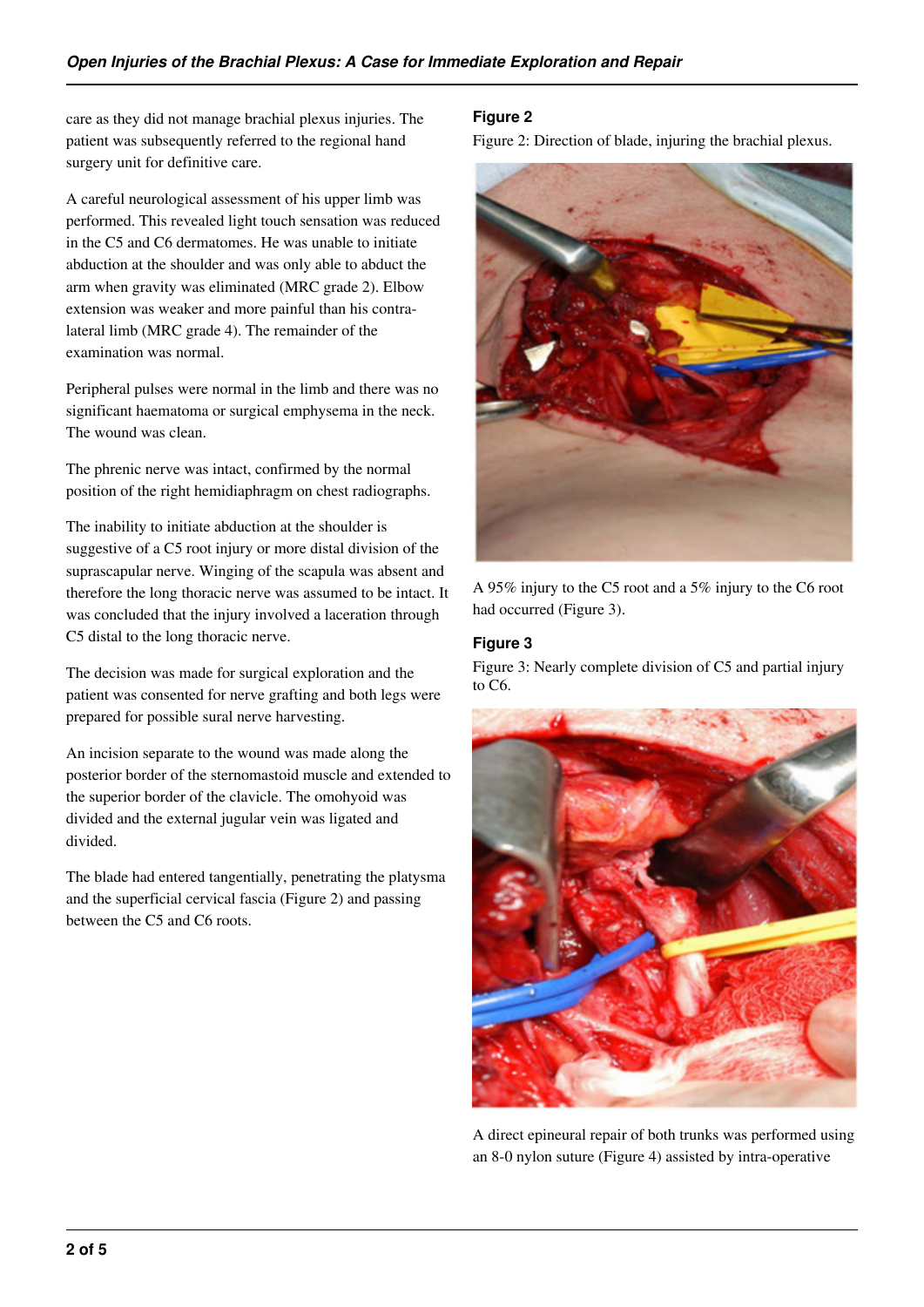magnification.

#### **Figure 4**

Figure 4: The repaired C5 and C6 roots.



# **DISCUSSION**

The management of brachial plexus injuries (BPIs) represents one of the most complex challenges facing a peripheral nerve surgeon. The complex anatomy and variability of the potential injuries present a wide variety of pathological entities, clinical deficits, potential treatments and prognoses. Management of this condition remains controversial. Historically the outcome of primary repair has been poor (1). Some believe that lesions in continuity would spontaneously recover and others believe that useful recovery is so unlikely after proximal injuries that repair is not worthwhile  $\binom{1}{2}$ ,  $\frac{1}{3}$ ).

Low velocity opens wounds make up a minority of injuries to the brachial plexus in the UK, although the literature regarding the prevalence of each injury is sparse. Peach reported on 218 patients. 17% were related to stab wounds, 19% to gunshot wounds and 51% to traction injuries  $\mathcal{L}_4$ ).

The patient should be assessed in a systematic manner with priority going to the stabilisation of life threatening injuries. Once this has been achieved, patients with a suspected vascular injury should be explored immediately  $\left(\frac{1}{5}\right)$ . In the ideal setting stab injuries involving the brachial plexus should be explored and repaired expediently  $(_6)$ .

A review of 64 stab injuries to the brachial plexus by Dunkerton and Boome in 1988, recommended immediate repair, but found that this was rarely achievable due to the delay in referral. The majority of patients were operated within one to seven months after the injury  $(_6)$ . They noted that a number of patients investigated for signs and symptoms of BPIs were found to have false aneurysms compressing elements of the plexus. The authors discovered that on careful examination deep pressure sense remained in the fingertips of these patients, whereas it was absent when the nerve had been divided.

The initial treatment for any contaminated wound is also extended to these types of injuries with wound excision and thorough debridement of all non-viable tissue. In the presence of a "Tidy Injury", a phrase coined by Rank, Wakefield and Hueston, the wound should be explored immediately and a repaired primarily  $(7)$ . A repair of C5 and C6 in this setting can be expected to yield an excellent result and return to a nearly normal level of function  $\binom{6}{6}$  due to the short course required for axonal regeneration to muscle endplate.

Kline and Judice reported good recovery in 78% of patients who sustained sharp injuries to the brachial plexus and underwent immediate repair. Only 50% of those who underwent secondary repair recovered function. They also commented that nerve grafting was more likely for patients undergoing secondary repair  $\binom{8}{8}$ .

# **CONCLUSION**

Careful history and examination can allow prompt recognition of these injuries. In order to achieve the best results for stable patients with isolated injuries of this nature and to reduce the need for interposition grafting, immediate exploration and repair should be undertaken  $(s)$  and we would recommend that local referral pathways are implemented to ensure prompt referral to a specialist unit. Complex imaging should not form part of the pre-operative assessment when no evidence of spinal cord injury is identified on initial assessment and in this case it delayed transfer of this patient to the appropriate treatment facility.

# **CORRESPONDENCE TO**

Mr V Rajaratnam Consultant Hand Surgeon Department of Hand Surgery The Royal Orthopaedic Hospital Bristol Road South Northfield Birmingham B31 2AP United Kingdom Tel: 0121 685 4000 Ext: 55399 Fax: 0121 685 4213 E-mail: vaikanthan.rajaratnam@roh.nhs.uk

#### **References**

1. Brooks DM. Open wounds of the brachial plexus. J Bone Joint Surg [Br] 1949;31-B:17-33.

2. Nulsen FE, Slade WW. Recovery following injury to the brachial plexus. In: Woodhall B, Beebe GW., eds. Peripheral nerve regeneration a follow-up study of 4656 World War II injuries. Washington, DC: US Government Printing Office; 1956:389-408.

3. Nelson KG, Jolly PC, Thomas PA. Brachial plexus injuries associated with missile wounds of the chest: a report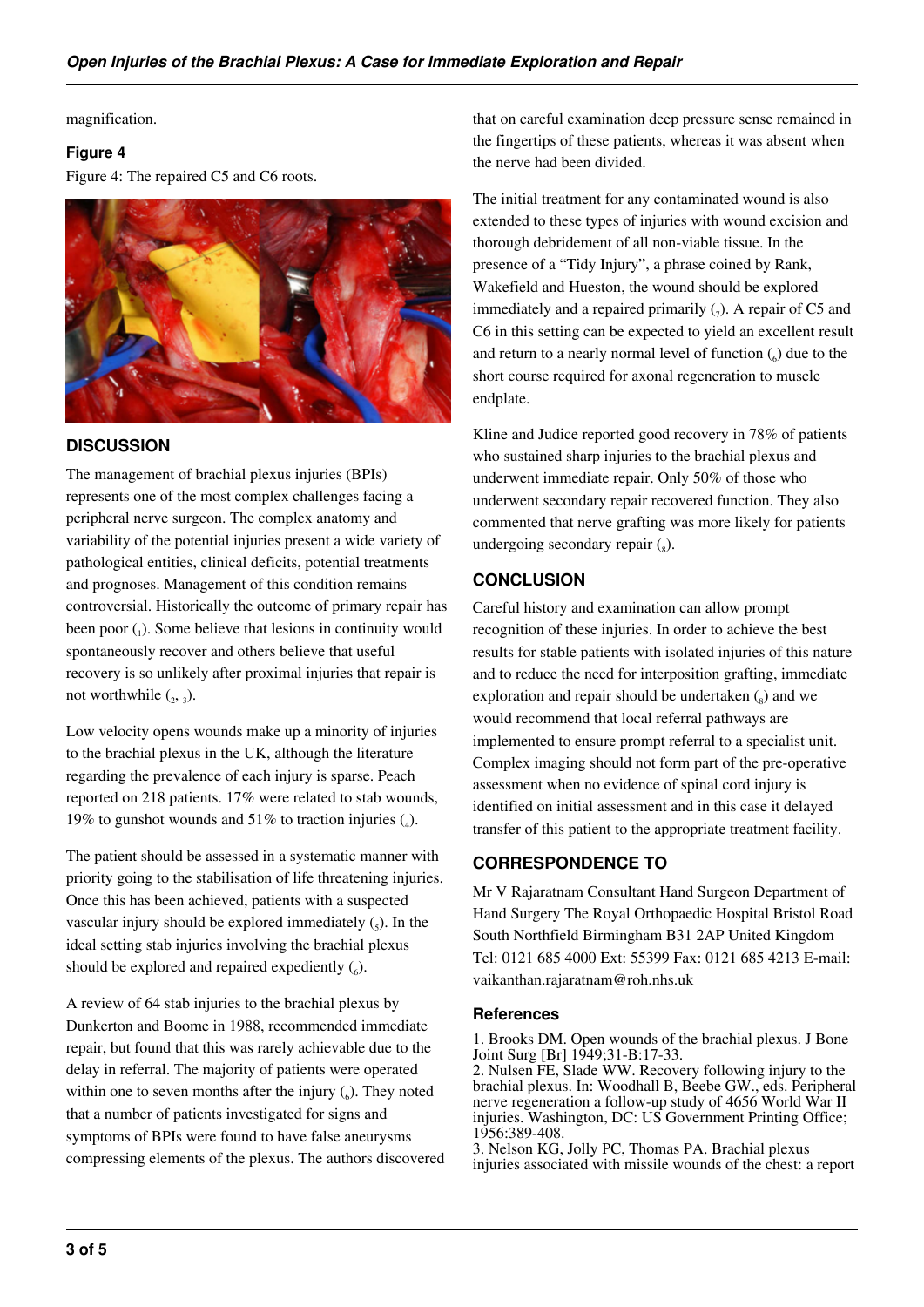of 9 cases from Vietnam. J Trauma 1968;8:268-75. 4. Peach SA, Ackerman C, Visser JH: Results of treatment of BPIs. J Bone Joint Surg [Br] 2001;83-B:(Suppl I) 12. 5. Stewart MPM, Birch R. Penetrating missile injuries of the brachial plexus. J Bone Joint Surg [Br] 2001;83-B:517-24. 6. Dunkerton MC, Boome RS. Stab wounds involving the

brachial plexus. J Bone Joint Surg [Br] 1988;70-B:566-70. 7. Rank BK, Wakefield AR, Hueston JT. Surgery of repair as applied to hand injuries. 4th ed. Edinburgh: Churchill Livingstone; 1973.

8. Kline DG, Judice DJ: Operative management of selected brachial plexus lesions. J Neurosurg 1983;58:631-649.